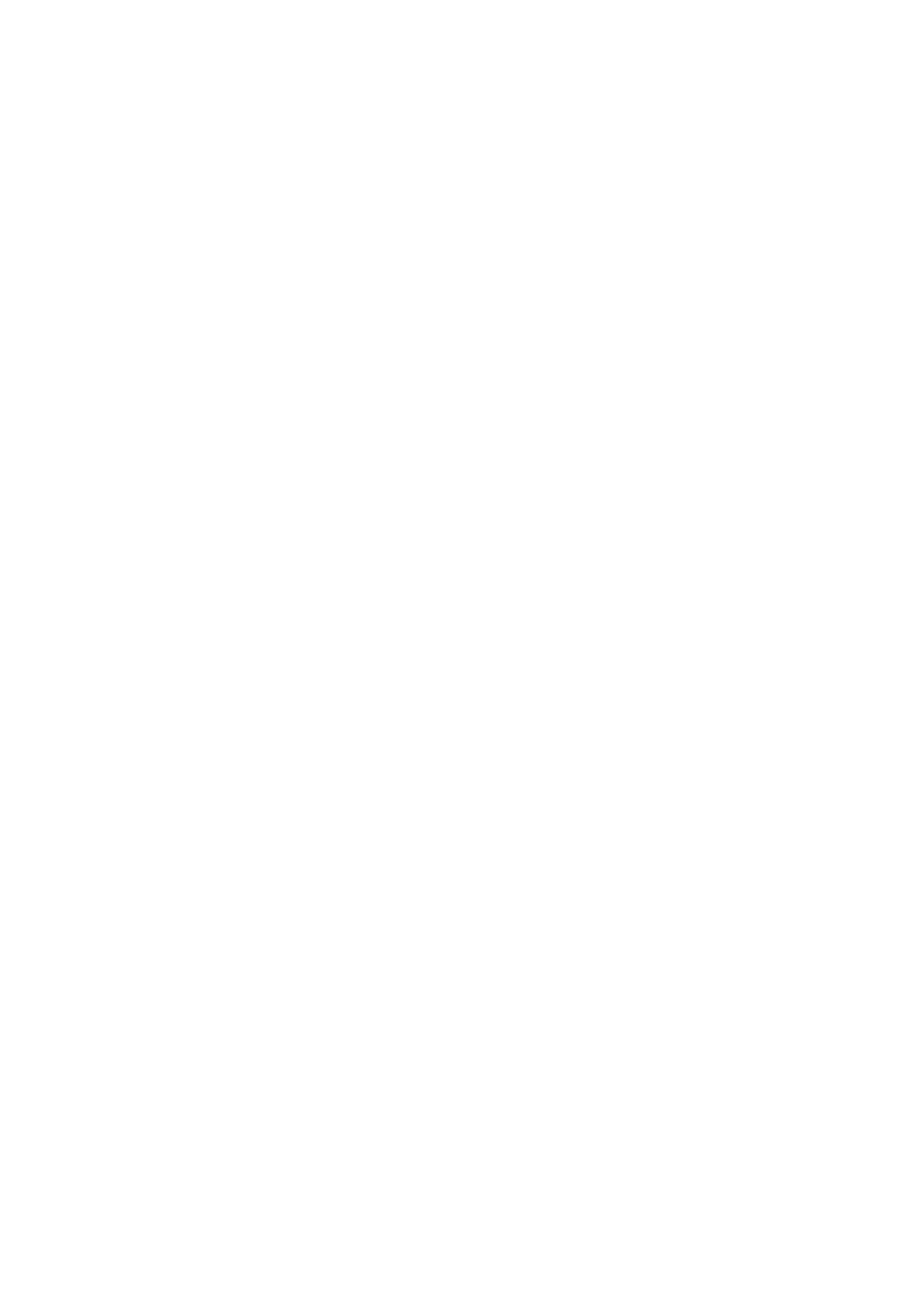## **PREFACE**

## **National Rail System (NRS) Standard**

The objective of this NRS Standard is to provide a generic framework for the management of risk within the Rail Safety System (RSS). It is applicable for all activities involving the operation of vehicles on the National Rail System and is designed to meet the requirements set out in the relevant legislation and the Land Transport NZ document "Rail Safety Licensing and Safety Assessment Guidelines".

It should be read in conjunction with the Rail Safety System Manual and other applicable or relevant NRS Standards.

It is generic and specific to users of the National Rail System. The terminology chosen to apply to the National Rail System has been used in this NRS Standard.

## **Review Of National Rail System (NRS) Standards**

NRS Standards are subject to periodic review and are kept up to date by the issue of amendments or new editions as necessary. The user is responsible for ensuring that they are in possession of the latest edition, and any applicable amendments.

Full details of all NRS Standards are available from *ONTRACK (New Zealand Railways Corporation)*. The Document Controller for all NRS Standards is ONTRACK.

Suggestions for improvements to NRS Standards should be addressed to ONTRACK head office. Any inaccuracy found in an NRS Standard should be notified immediately to enable appropriate action to be taken.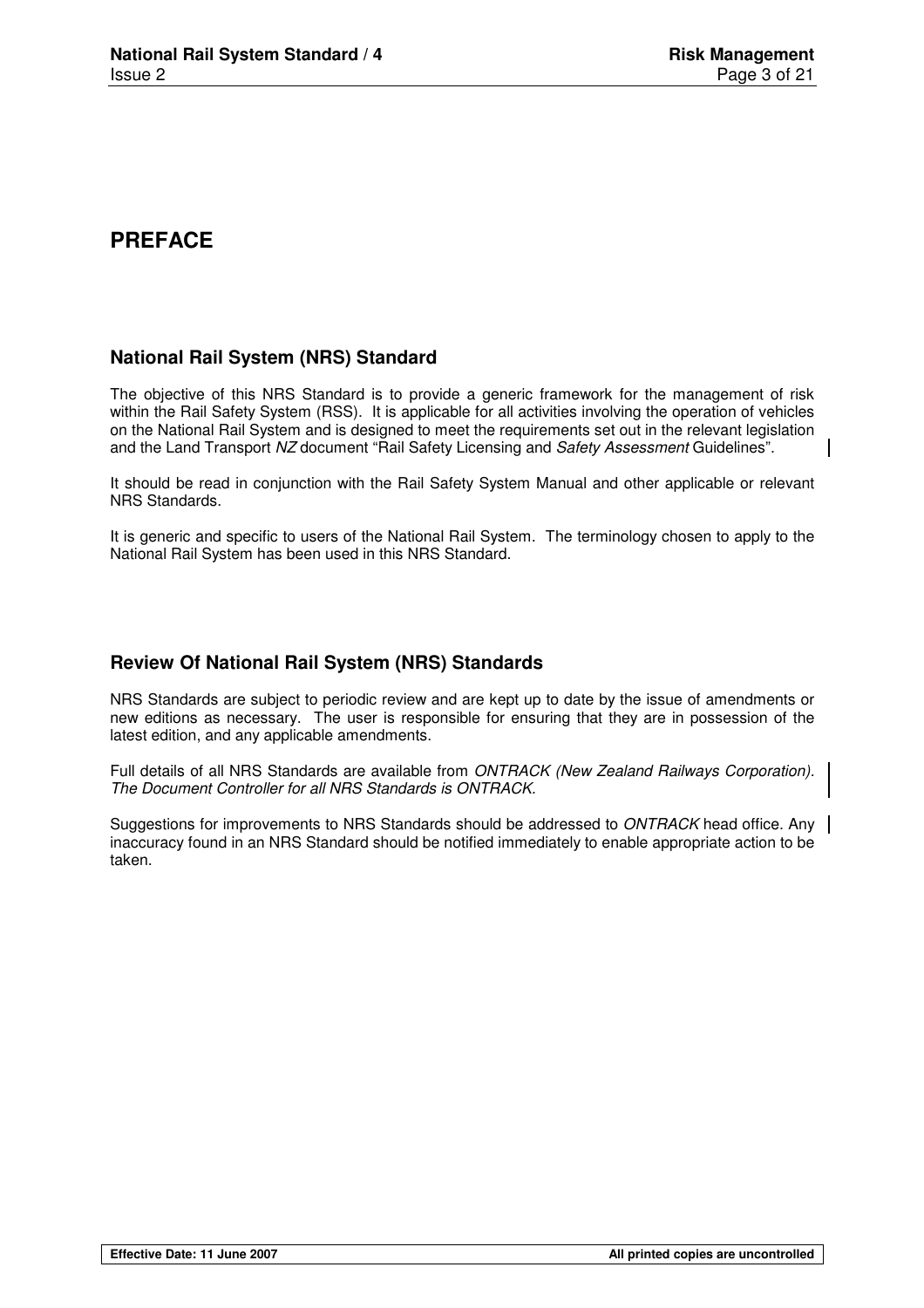## **CONTENTS**

| 1            | 1.1               |  |
|--------------|-------------------|--|
| $\mathbf{2}$ | 2.6               |  |
| 3            | 3.1<br>3.2<br>3.4 |  |
| 4            |                   |  |
| 5<br>6       |                   |  |
|              |                   |  |
| 7            |                   |  |
| 8            |                   |  |
| 9            | 9.3               |  |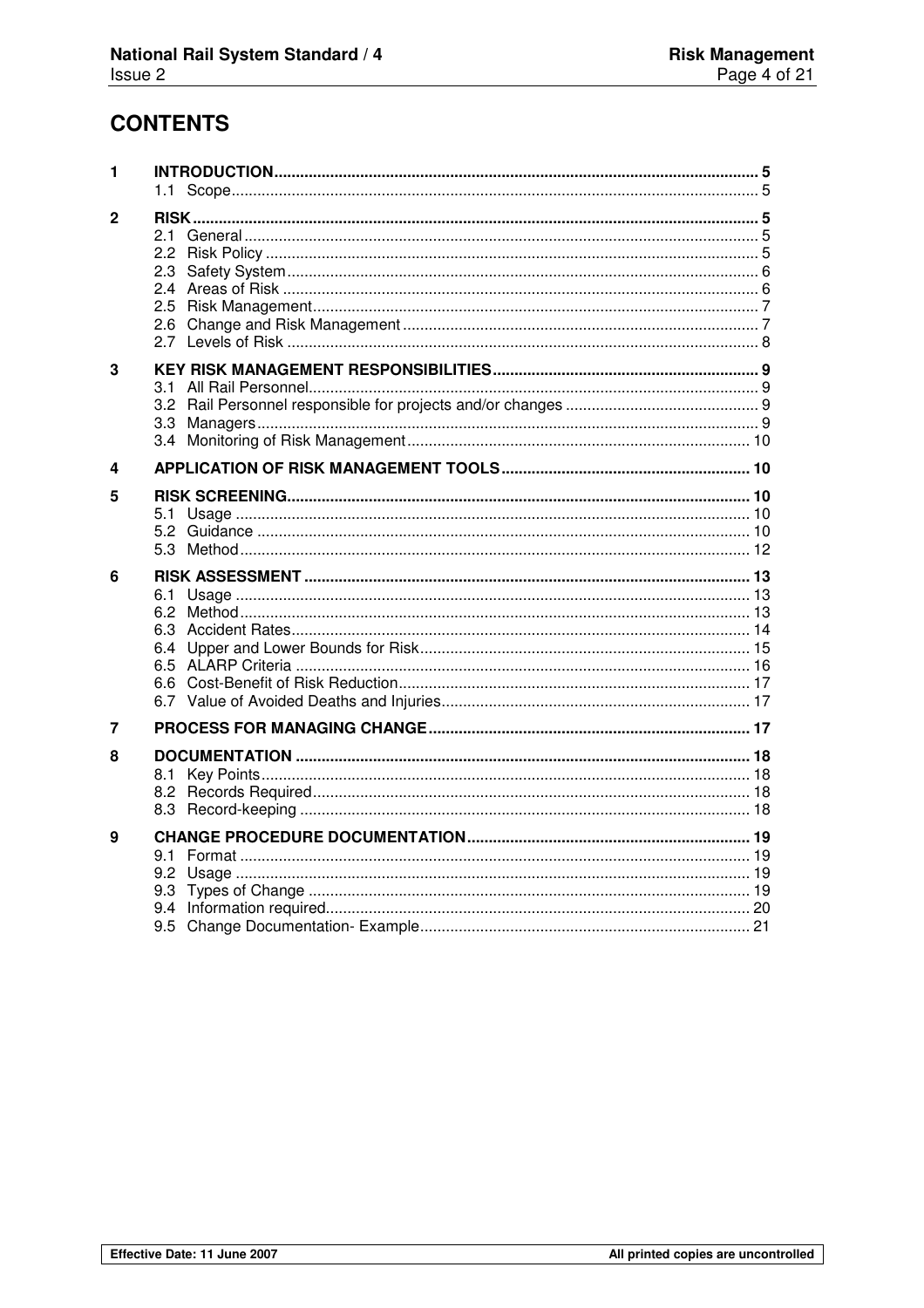## **1 INTRODUCTION**

#### **1.1 Scope**

This National Rail System Standard provides generic guidelines for dealing with occupational, operational and engineering risks, responsibilities, documentation and change associated with the management of each organisation's licensed rail system."

This is a joint document that can be used by an individual organisation, or by organisations jointly. It is not intended to suggest that risks have implications beyond one Organisation, nor that assessment under this document should be joint in every circumstance.

## **2 RISK**

#### **2.1 General**

Risk is a natural part of doing business. In all cases risk can be managed; in some cases the risks may be so small that it is not worth the effort; in others the risks associated with the process need to be closely managed.

A risk for the purposes of this manual includes a "Hazard" as defined under the HSE Act to mean "an activity, arrangement, circumstance, event, occurrence, phenomenon, process, situation, or substance (whether arising or caused within or outside a place of work) that is an actual or potential cause or source of harm; and "hazardous" has a corresponding meaning.

Deciding the level of risk, the level of controls, and the appropriate style and methods of management required is the purpose of this document. Additional support and guidance is available by contacting the health, safety and environment Rail Personnel.

#### **2.2 Risk Policy**

Rail organisation's acknowledge the existence of risk in all facets of business and accept that the management of risk is an integral part of total management practice. Risk management principles are seen as an integral part of management at all levels in each organisation.

Risk management involves the identification, assessment and control of the risks to which each organisation is exposed. Each organisation will take all practicable steps to manage health and safety risks to Rail Personnel, contractors, visitors and users of the rail network as required by the Health and Safety in Employment Act 1992 (HSE Act) and the Railways Act 2005.

The all practicable steps is defined in the HSE Act as follows:

"All practicable steps", in relation to achieving any result in any circumstances, means all steps to achieve the result that it is reasonable practicable to take in the circumstances, having regard to:

- (a) The nature and severity of the harm that may be suffered if the result is not achieved; and
- (b) The current state of knowledge about the likelihood that harm of that nature will be suffered if the result is not achieved; and
- (c) The current state of knowledge about harm of that nature; and
- (d) The current state of knowledge about the means available to achieve the result, and about the likely efficacy of each; and
- (e) The availability and cost of each means.

The risk criteria is further clarified through organisations accepting the fundamental principle that risks shall be kept "as low as reasonably practicable" (ALARP). The ALARP criteria will be used to assist organisations in managing complex projects and risks associated with the rail environment. The 'reasonableness' criteria in applying ALARP will be determined on the basis of the cost of risk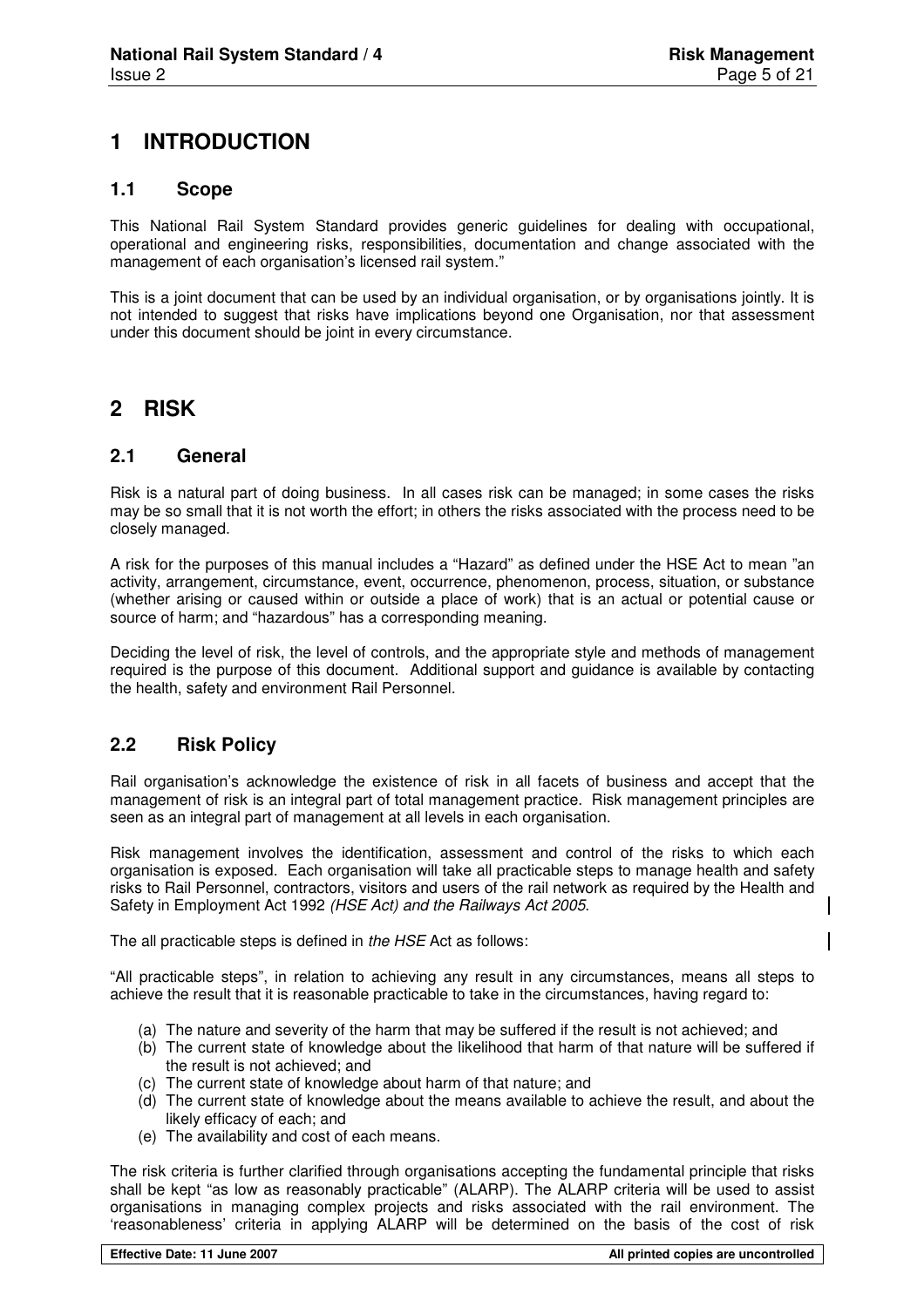reduction with respect to the benefits achieved, including those beyond the organisation.

This clause 2.2 paraphrases the wording of the HSE Act and is not intended to be relied upon as a replacement for the express wording of the Act. To ensure compliance with the HSE Act, an organisation should always refer to the express obligations set out in the Act.

The aims in managing risk are :

- improve the health and safety performance of the organisation including decreasing the risk of accidents and incidents
- improve business economic efficiency and resilience
- identify opportunities
- focus on areas to reduce risk
- increase synergy between Business Groups in each Company and between Companies

#### **2.3 Safety System**

Management of safety is an important aspect of risk management.

The comprehensive evaluation and, where necessary, elimination, isolation or minimisation of risk forms part of an organisation's safety system. The overarching Safety Case is approved by Land Transport NZ after consultation with the Department of Labour .

#### **2.4 Areas of Risk**

Areas of risk to be considered include (but are not limited to):

- 1. Organisational change
- 2. Rail Personnel and Passenger safety
- 3. Rail Personnel well-being
- 4. Service delay, freight damage
- 5. Communications/IT
- 6. Infrastructure, including signalling and level crossings
- 7. Rolling Stock
- 8. Buildings, plant and equipment
- 9. Environmental/hazardous goods
- 10. Force majeure fire, flood, earthquake, power cut
- 11. Legislation<br>12. Public Liab
- Public Liability
- 13. Commercial loss Public incident; Contractual dispute; regulation breach/loss of license
- 14. Financial implications
- 15. Marketplace political change, economic change
- 16. Train control, train running, scheduling
- 17. Goods handling, loading, and unloading
- 18. Electric traction
- 19. Route crime, stock trespass
- 20. New or amended contracts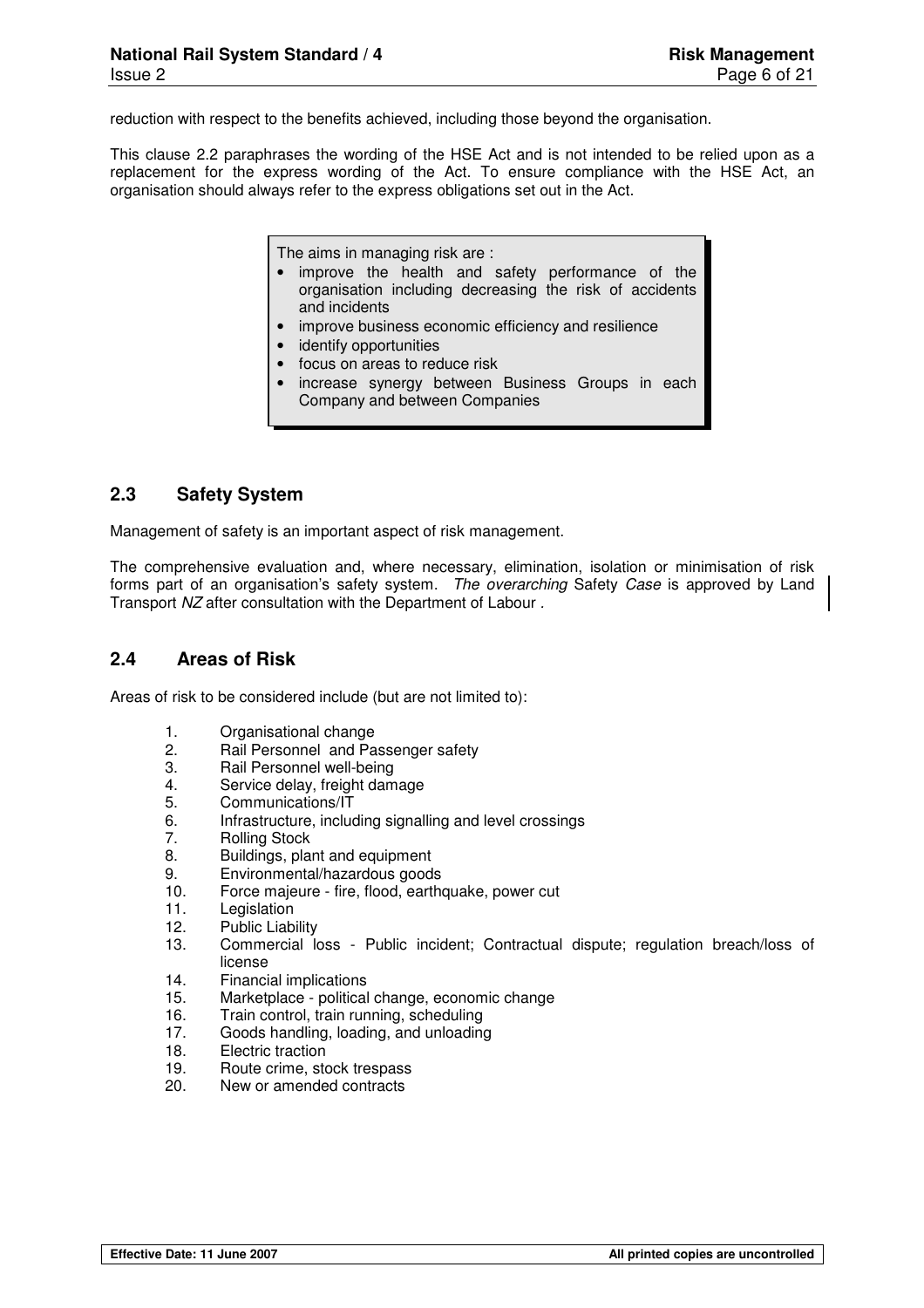#### **2.5 Risk Management**

Risk Management is carried out throughout each organisation, in various forms. The aim of this manual is to make the components of risk management visible and traceable, to improve accountability. It also aims to ensure there are no gaps in the system, where risk may be unrecognised.

The benefits of risk management include:

- 1. Improve the economic efficiency and resilience of an organisation
- 2. Making decision processes more standardised and accountable
- 3. Ease of compliance with the legislation we operate under
- 4. Reduce the risk and incidence of accidents and incidents and improve overall health and safety performance
- 5. Reduced exposure in the event of incidents and accidents
- 6. Increased synergy between Business Units within an organisation

Other advantages include:

- Decisions made at an early stage, based on all facts, will reduce design changes or rework in later stages
- Increased confidence in the outcome of changes to the organisation's operations
- Increased speed with which improvements are implemented

#### **2.6 Change and Risk Management**

A "Change" is defined as any change to an organisation's procedure or operation that significantly alters the risk profile of the organisation. Change is anything that alters or modifies present practice.

In most cases, the changes will be "evolutionary change", i.e. enhancements, simplifications and/or minor rejigging of what happens now. Changes of this sort generally will not require major efforts in analysis or documentation.

On the other hand, any significant re-engineering or substantial change in processes, standards or personnel, may necessitate detailed analysis to verify the proposed changes do not increase the Organisation's risk profile to unacceptable levels.

Pugsley<sup>1</sup> developed a list of criteria, which could increase the likelihood of accident when past accident experience was taken into account.

- (a) New or unusual materials
- (b) New or unusual methods of construction
- (c) New or unusual types of structure
- (d) Experience and organisation of design and construction team<br>(e) Research and development background
- Research and development background
- (f) Industrial climate
- (g) Financial climate
- (h) Political climate
- {1. The Structural Engineer / June 1973}

Organisation's and individuals within organisations should refer to this criteria when determining whether the application of the risk screening tools within this manual is required as a consequence of a change.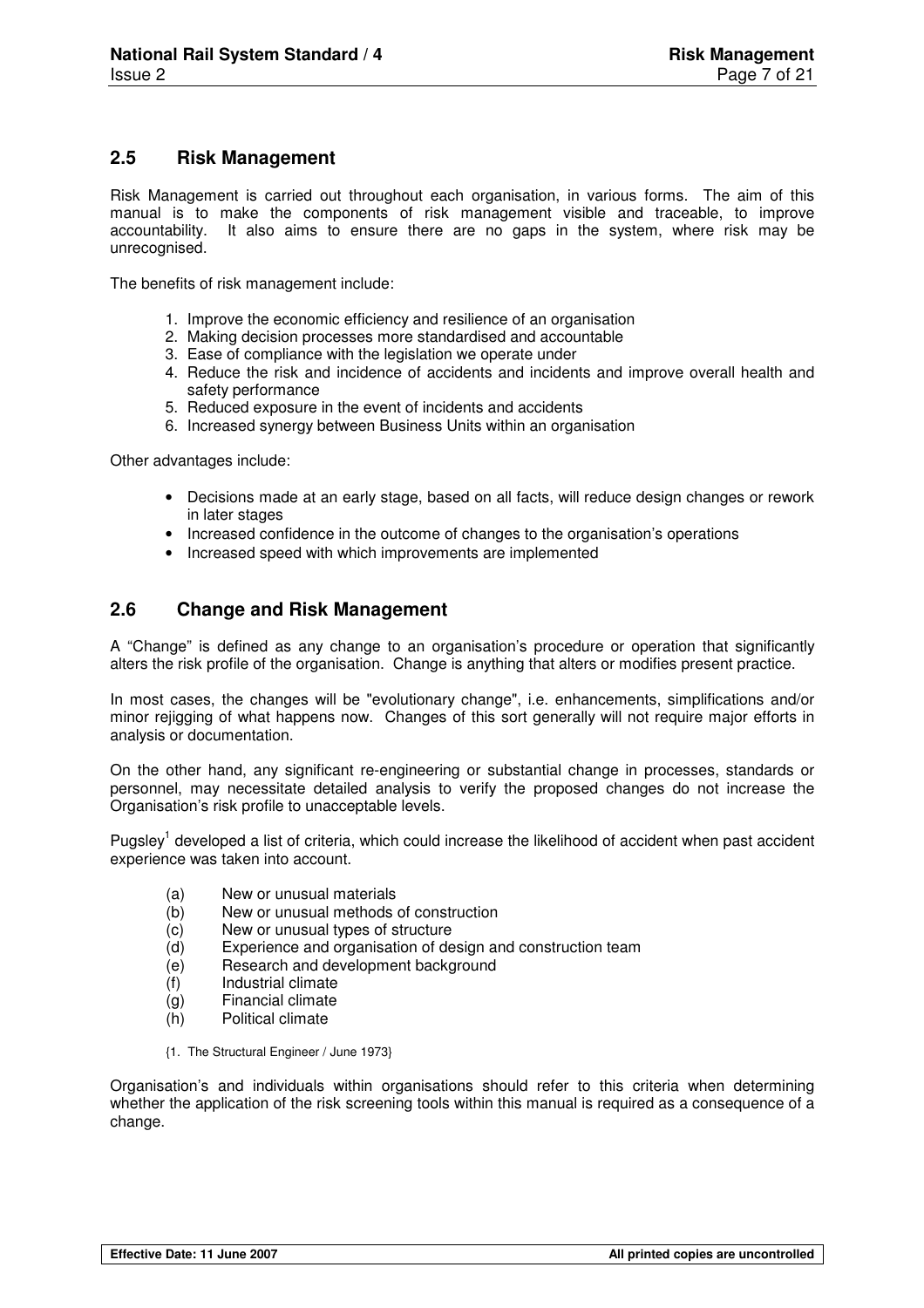## **2.7 Levels of Risk**

It is recognised that as part of risk management, organisations need to be able to identify different levels of risks so that appropriate risk management strategies can be applied. In this manual the levels of risk are illustrated by the ALARP Triangle (ALARP – a risk expression known as the "as low as reasonably practicable" principle).

|                                                              | <b>ALARP Triangle</b> |                                                                                                                                   |
|--------------------------------------------------------------|-----------------------|-----------------------------------------------------------------------------------------------------------------------------------|
| Intolerable region                                           |                       | Risk cannot be justified<br>except in extraordinary<br>circumstances                                                              |
| <b>ALARP or Tolerable</b><br>Region                          |                       | Tolerable only if risk<br>reduction is impractical<br>or if its cost is grossly<br>disproportionate to the<br>improvement gained. |
| (risk is undertaken only<br>if a benefit is desired)         |                       | Tolerable if cost of<br>reduction would exceed<br>the improvement<br>gained                                                       |
| <b>Broadly acceptable</b><br>region<br>(No need for detailed |                       | Necessary to maintain<br>assurance that risk<br>remains at this level                                                             |
| working to<br>demonstrate ALARP)                             |                       |                                                                                                                                   |
|                                                              | Negligible risk       |                                                                                                                                   |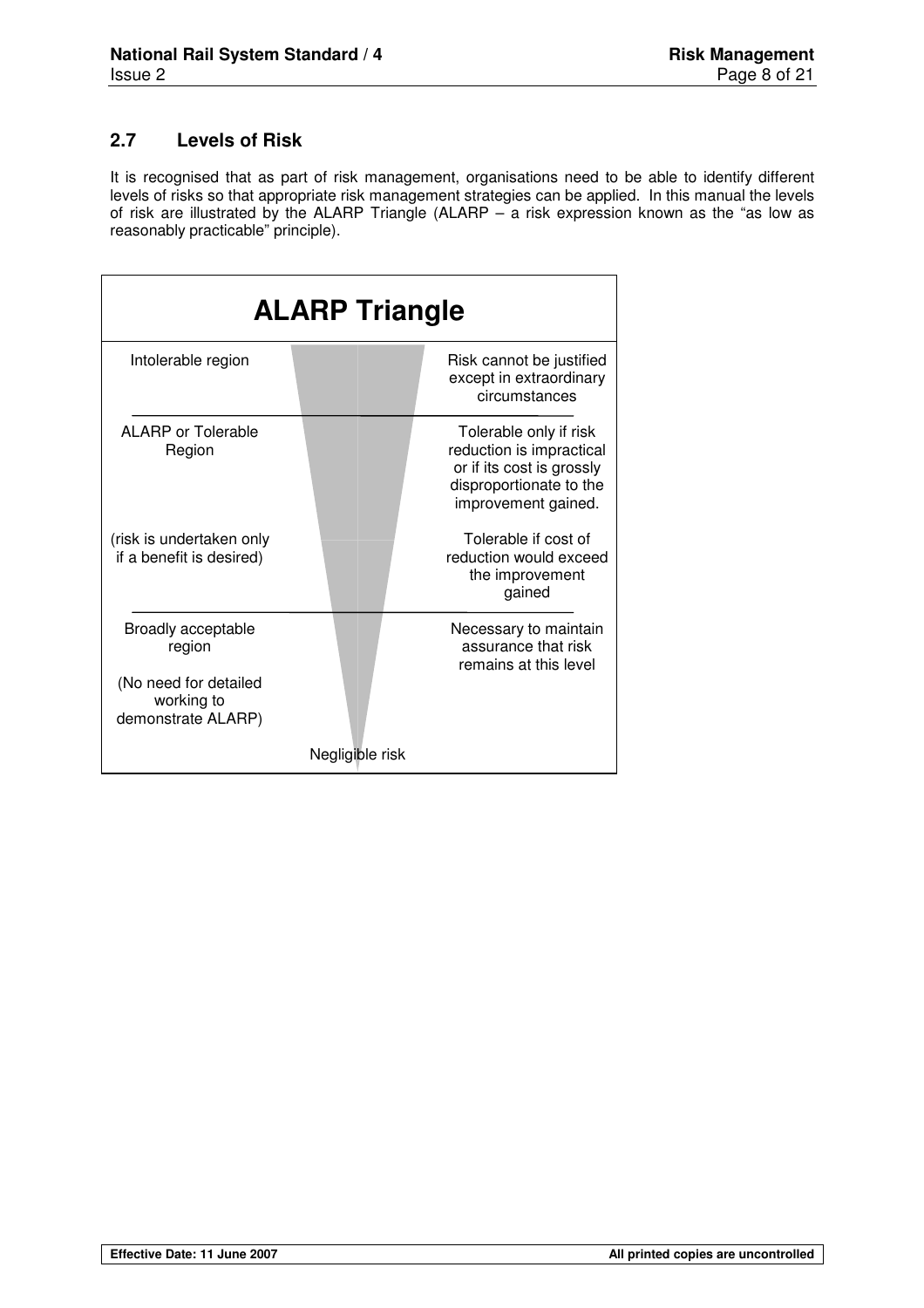## **3 KEY RISK MANAGEMENT RESPONSIBILITIES**

#### **3.1 All Rail Personnel**

There is a general duty on all Rail Personnel to report risks and any potential risks and to assist in their management, This includes a responsibility to report and assist in the management of, risks that arise from change.

Various tools must be made available to Rail Personnel to assist them in identifying and managing hazards and risks. These should range from basic hazard management tools provided within HSE manuals (HSE Toolkit) at site level to the more comprehensive risk management tools detailed in this document.

#### **3.2 Rail Personnel responsible for projects and/or changes**

Rail Personnel responsible for projects and/or changes are responsible for judging whether the change will:

- increase risks
- create, or potentially create, hazards
- introduce significant effects or impacts

Where Rail Personnel judge that a project or change will result in these impacts, they are responsible for determining the appropriate steps to be taken. This may include, completing a risk screening analysis and any hazard review or risk assessment that is required, and acting on the results of these.

Rail Personnel who have responsibility for managing projects or change are accountable for ensuring that system integrity is maintained through:

- appropriate risk management including the elimination, isolation or minimisation of any significant hazards/risks identified;
- the assignment of responsibilities.
- completion of documentation; and
- ongoing monitoring to enable unforseen issues are addressed as they arise.

#### **3.3 Managers**

Managers are responsible in their designated areas for:

- reviewing the above (3.1 and 3.2), and
- assessing and managing the actual hazards and/or risks in such a way that the organisation's risk profile is not increased without appropriate risk management solutions in place including appropriate management approval..
- ensuring all documentation required is completed.

Managers are expected to assess and manage risks to the organisation in an integrated manner, as part of total management practice. This includes identification of significant risks through routine formal and informal review processes. Within their area of responsibility, Managers are expected to identify hazards, assess risk levels, provide input into business unit risk registers, and develop or monitor system performance indicators to ensure the risks are acceptable. Where Managers do not have the competence to properly assess any risk they must seek appropriate advice.

Should a Manager be unable to rectify a significant risk management issue, it should be referred to their Manager, or the relevant support services.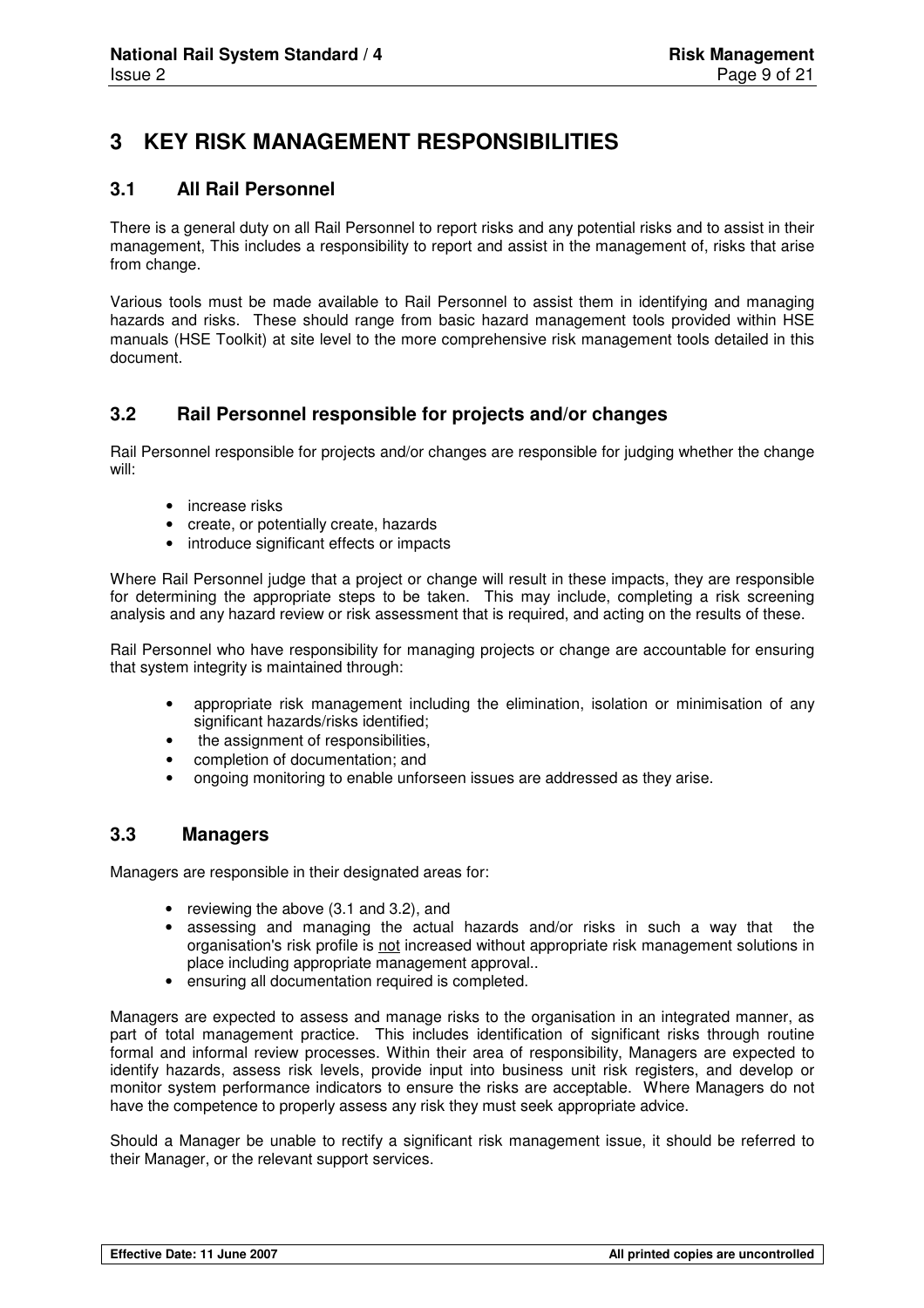#### **3.4 Monitoring of Risk Management**

Each organisation will ensure they have in place mechanisms to monitor the effectiveness of risk management processes applied in the organisation and as between organisations. This will include provision for risk management and associated controls to be assessed as part of the organisation's auditing regime.

## **4 APPLICATION OF RISK MANAGEMENT TOOLS**

The following management tools are available for use;

- **Risk screening** Methodology to be used to determine how serious a risk is (see section 5).
- **Risk assessment** Methodology to be used if risk screening demonstrates a medium or high risk rating, and the application to the ALARP criteria (see section 6).

## **5 RISK SCREENING**

#### **5.1 Usage**

The following risk-screening method can be applied to assist in deciding how serious a risk is. It should be applied to all risks identified as requiring assessment including risks associated with change.

Risks that give a low rating in this screening can be monitored or accepted. Those with a medium rating must be reduced at reasonable cost. Those with a high rating need immediate action to reduce the risk.

Note: Rail Personnel dealing with risks at a site level should use the simple hazard management tool provided within each organisation's Health and Safety Manual (HSE Toolkit).

#### **5.2 Guidance**

#### **Don't be over complicated.**

Most hazards and risks are simple. Checking them is common sense, but necessary. You probably already know where your problem areas are. If you are confident you understand what's involved, you can do the assessment yourself. If you are not confident, get help from a competent source. (Manager, Supervisor, Employees, etc.)

Ask "why?" repeatedly to filter out the excuses from the reasons.

#### **Remember – you are responsible for seeing that it is adequately done.**

#### **Look for the hazards**

- If you are doing the assessment yourself, go to the site and observe what happens.
- Don't rely on what you are told this may differ from reality.
- Ignore the trivial and concentrate on significant hazards that could result in serious harm or affect people, equipment or the workplace.
- Ask your people or their representatives what they think..

#### **Decide who or what may be harmed - Include:**

- Trainees, inexperienced Rail Personnel new to the process or practice.
- Rail Personnel who are mature to the process or practice and who may have developed particular individual habits or traits.
- Visitors, contractors or maintenance Rail Personnel who may not have an intimate knowledge of the process or practice.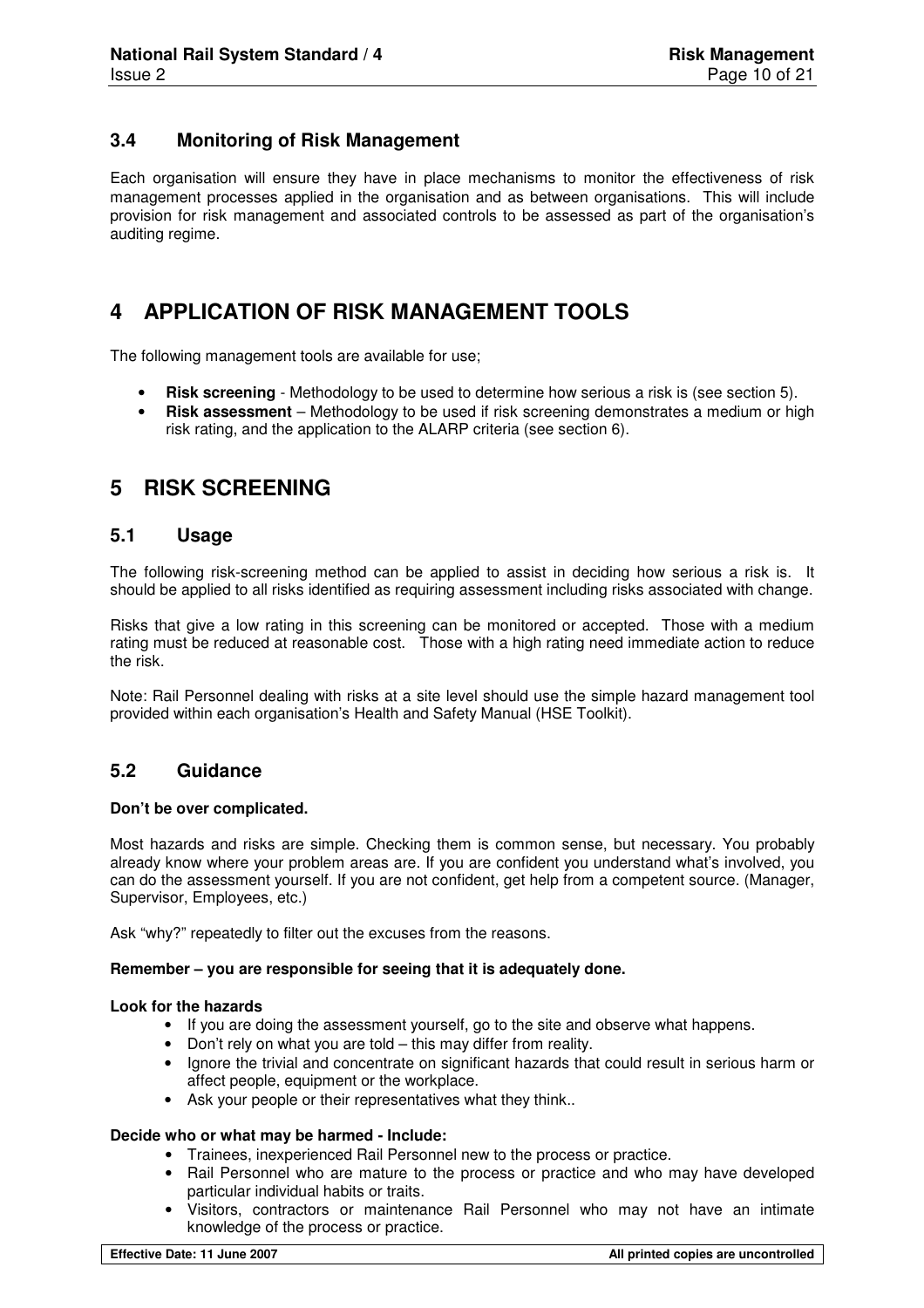- Members of the public, or customer's Rail Personnel that you share your workplace with.
- The past accident/occurrence/near miss records for the site or location you are reviewing
- The past accident/occurrence/near miss records for the organisation.
- Previous risk assessment records for the site.
- Previous risk assessment records for similar processes or practices used within the organisation.
- Information from external parties for similar processes or practices. This includes authorities such as : The Department of Labour, ACC, Insurance providers, etc.

#### **Establishing the Consequence**

• Establish the consequence of an accident (using the consequence Index.)

#### **Evaluate the Likelihood**

- Rate the Likelihood of an accident occurring (using the likelihood Index)
- Include the number of times a particular practice or process is undertaken in your consideration.
- Use the history available in accident reports, ACC claims, Occurrence logs, etc. and anecdotal comments to assist in establishing the likelihood rating.

#### **Determining the level of Risk**

Once you have established the level of consequence and likelihood you can then determine the level of risk by multiplying the two ratings together. The outcome of this calculation can then be applied to the "five-by-five" matrix.

#### **Consequence Rating**

The Risk Matrix becomes an important Safety Management System element that is used to identify activities that DO NOT reduce the risk to "as-low-as-reasonably-practicable" (ALARP) and to ensure that changed rules, processes or practices do not increase the risk potential.

#### **Determining the control mechanism and management action**

When looking at site or location it is important to complete your consequence and likelihood evaluations for all processes and practices before deciding where changes should be undertaken. While the control mechanism and management action for each risk may be decided using the table for each method it is important all risk screenings are ranked in order to identify where your resources may be best utilised. Risk screenings for People, Equipment and Workplace should be assessed separately.

#### **Assess the Treatment Options**

Once you have identified the process or practice that needs change you should **review** the people, process, equipment, workplace involved and establish any changes that will reduce the risk level.

#### **Ask yourself!**

- Is the process or practice really necessary?
- Are the people/equipment/workplace suitable for the process/practice?
- Are the people involved trained to the required standard?
- Are the rules suitable and adequate?
- Are the rules adhered to?

Reuse (or refresh) the information that you obtained when you originally assessed the risk.

#### **Seek help if you need it!**

Your review of the process or practice must be towards **eliminating, isolating or minimising** any impact the hazard may have on employees, equipment or the environment.

Once you have defined new processes of practices go back and **re-evaluate** the **consequence and likelihood and context** to ensure that you have achieved an acceptable *level of risk.* 

If the revised treatment reduces the risk level and meets your requirements, it should be **implemented**  as-soon-as practicable.

#### **Monitor & Review**

| Effective Date: 11 June 2007 | All printed copies are uncontrolled |
|------------------------------|-------------------------------------|
|                              |                                     |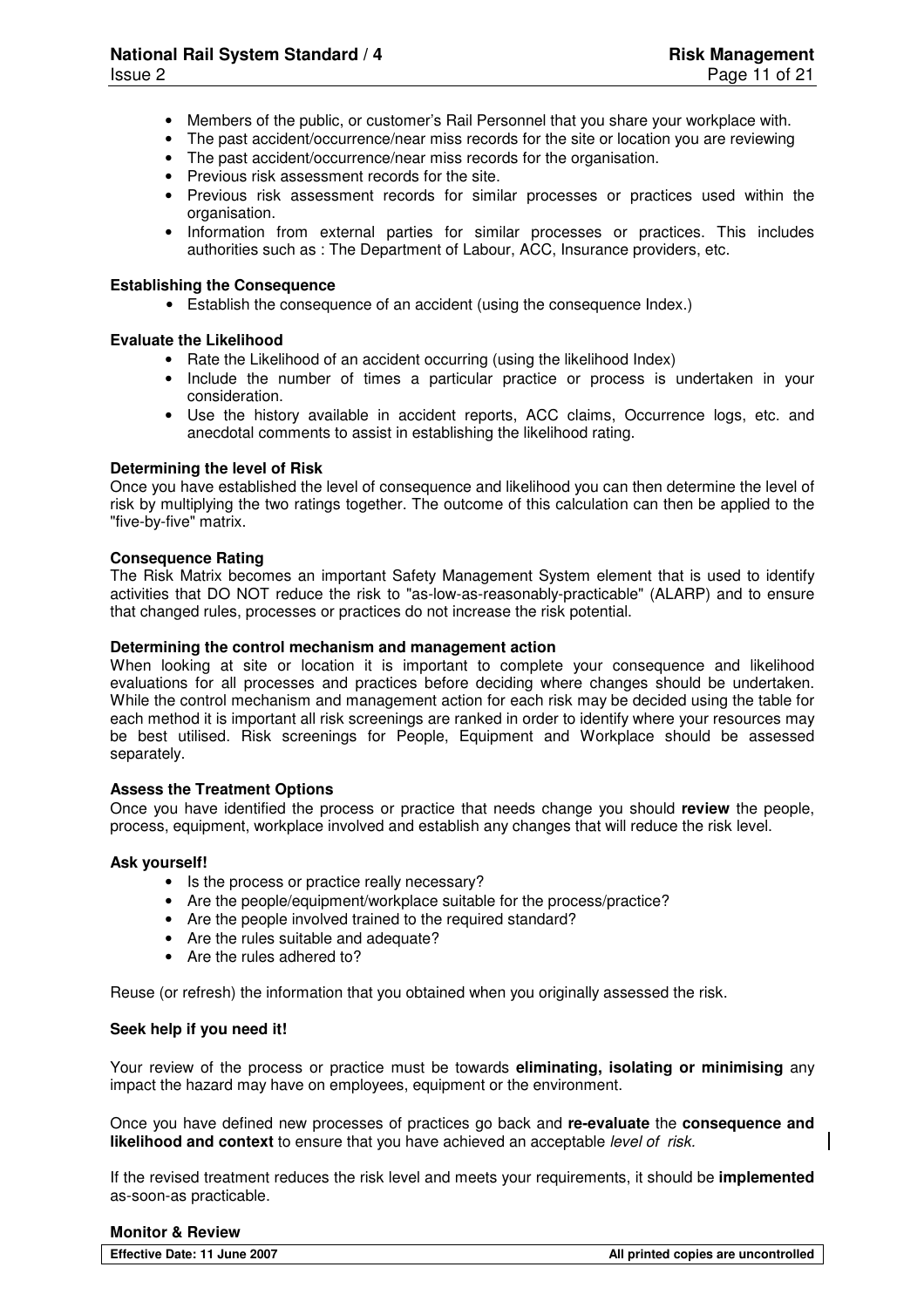**Record your risk assessment and activities.** Decide how often you should monitor the activity or process and establish a forward review date.

#### **5.3 Method**

#### **Risk Screening Matrix: 5x5**

**STEP 1.** Select the likelihood rating of the hazard:

Likelihood

| Rating | <b>Description</b> | <b>Return Period</b><br>(vears) | <b>Definition</b>                                                                       |
|--------|--------------------|---------------------------------|-----------------------------------------------------------------------------------------|
|        | Improbable         | 40                              | Unlikely to occur but possible. It can be<br>assumed the hazard may exceptionally occur |
| 2      | Remote             | 20                              | It can be reasonably expected for the hazard<br>to occur                                |
| 3      | Occasional         | 5                               | Highly possible for the hazard to occur                                                 |
| 4      | Probable           |                                 | (Almost certain) The hazard can be expected<br>to occur frequently                      |
| 5      | Frequent           | 0.25                            | Hazard is certain to occur or already has                                               |

#### **STEP 2.** Select the consequence rating of the hazard

**Consequence** 

| Rating | <b>Description</b> | <b>Financial Damage</b>        | <b>Effect on People</b>                                                    |
|--------|--------------------|--------------------------------|----------------------------------------------------------------------------|
|        | Negligible         | $<$ \$10,000                   | No medical treatment by<br>professional medical personnel                  |
| 2      | Minor              | \$10,000-\$100,000             | Lost time injury                                                           |
| 3      | Major              | \$100,000-\$1million           | Possible fatality, severe injury                                           |
| 4      | Critical           | $$1$ million -<br>\$10 million | One fatality                                                               |
| 5      | Catastrophic       | >\$10 million                  | More than one fatality (multi-fatality)<br>and/or multiple severe injuries |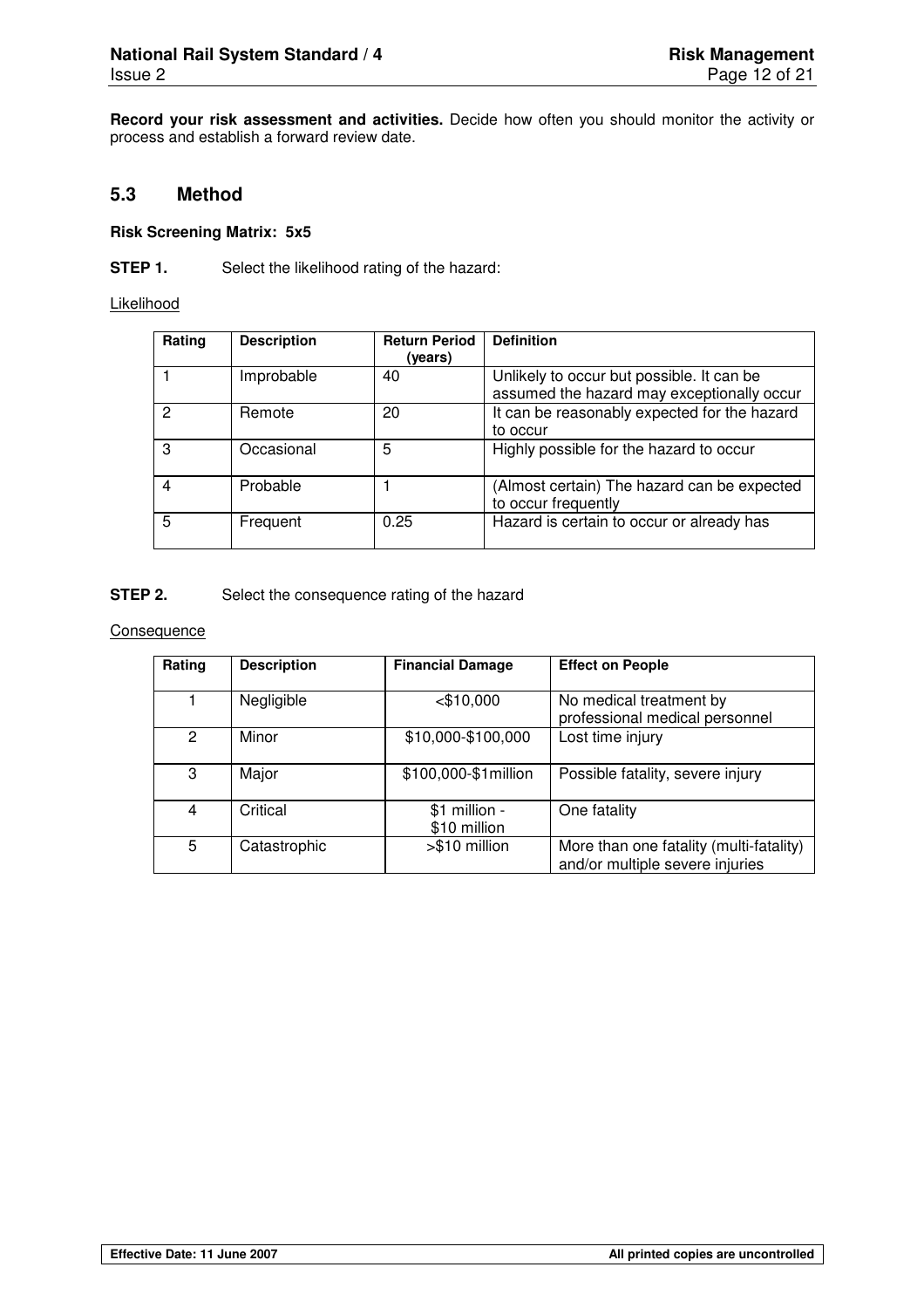**STEP 3.** Assess risk from the 5x5 matrix below which multiplies the likelihood rating and the consequence rating:

|            |             |   |            |       | Consequence |          |              |
|------------|-------------|---|------------|-------|-------------|----------|--------------|
|            | <b>RISK</b> |   | Negligible | Minor | Major       | Critical | Catastrophic |
|            |             |   |            | 2     | 3           | 4        | 5            |
|            | Improbable  |   |            | 2     | 3           |          | 5            |
|            | Remote      | 2 | 2          |       | 6           | 8        | 10           |
| Likelihood | Occasional  | 3 | 3          | 6     | 9           | 12       | 15           |
|            | Probable    | 4 | 4          | 8     | 12          | 16       |              |
|            | Frequent    | 5 | 5          | 10    | 15          |          |              |

| Key    | <b>Pattern</b> | <b>Risk Rating</b> | <b>Action</b>                                                                                                            |
|--------|----------------|--------------------|--------------------------------------------------------------------------------------------------------------------------|
| Low    |                | 1-9                | Risk can be monitored or accepted.                                                                                       |
| Medium |                | $10 - 16$          | Risk should be reduced at reasonable cost. (Apply ALARP<br>principle - reduce the risk As Low As Reasonably Practicable) |
| High   |                | $20 - 25$          | Immediate action required to reduce risk.                                                                                |

## **6 RISK ASSESSMENT**

#### **6.1 Usage**

Risk assessment techniques should be used when the result of any Risk Screening produces a medium or high risk rating.

They should be used as a documented way to quantify or qualify any potential risks identified.

#### **6.2 Method**

There are many different types of Risk Assessments, an appropriate method should be chosen for each situation. The aim of the documented risk assessments is not to increase paperwork - if it does, it is possible an inappropriate form of risk assessment is being applied for the task in hand.

The Australian/New Zealand Standard for Risk Management - AS/NZS 4360:2004 can be referred to.

Each Organisation will measure its performance using accident rates such as Fatal Accident Rate (FAR) and Equivalent Fatal Accident Rate (EFAR) per 100,000,000 exposure hours, or other appropriate measures.

All business processes, which have a reasonably foreseeable risk of death or serious injury, should be assessed to ensure people are reasonably protected against significant risk of death, serious injury or other serious harm. When a new process is introduced, or an existing one is changed, a risk assessment should be done to determine acceptability.

All methods of risk assessment used should be documented, transparent and equitable. The risk assessment will use benchmarking where appropriate.

 $\overline{\phantom{a}}$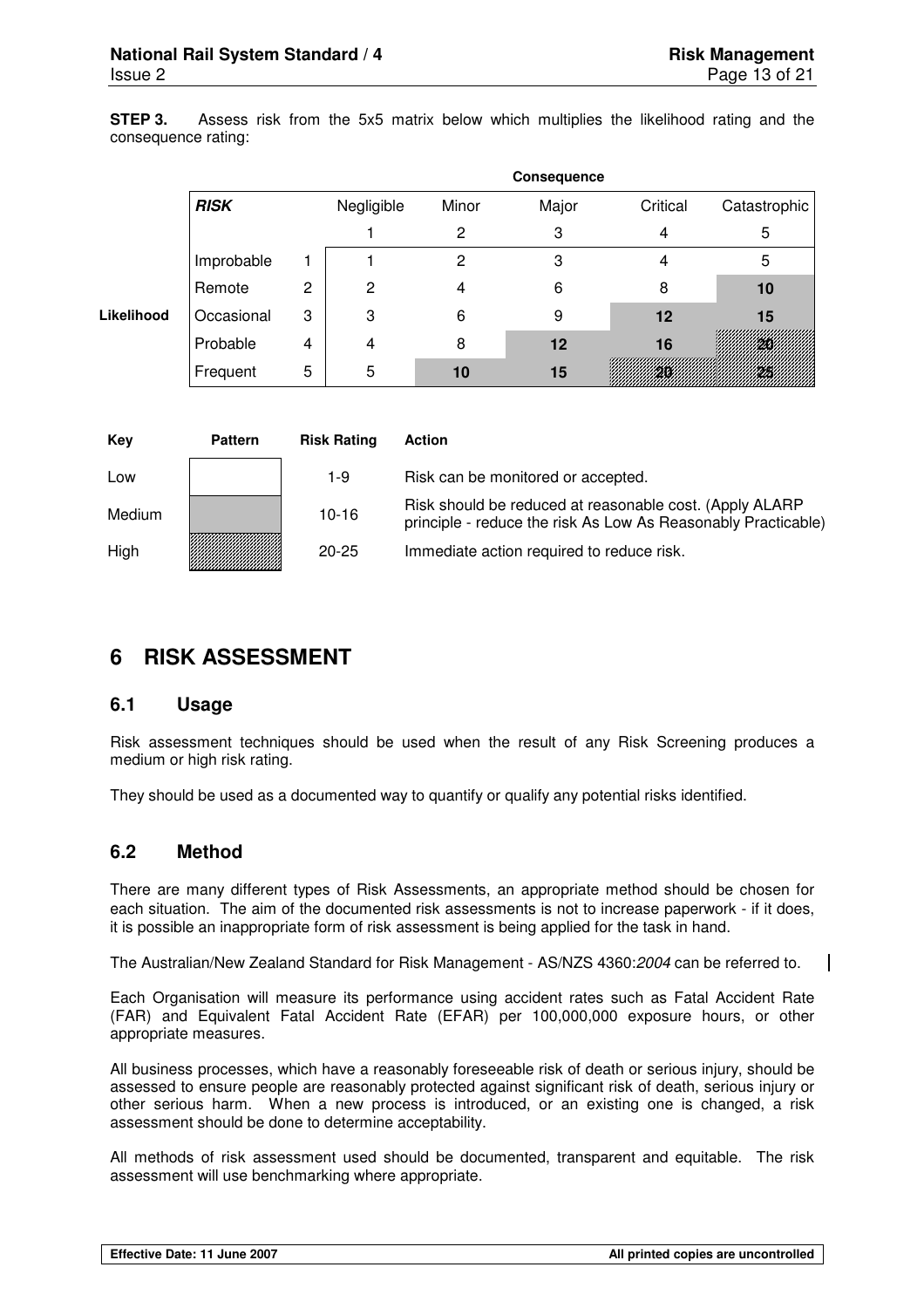#### **6.3 Accident Rates**

#### **Fatality Rates**

Fatality rates can be expressed in the following terms:

DPA<br>(No. of people exposed)

Fatality rate = DPA DPA where DPA = Deaths per annum

Equivalent Fatality rate = \_\_\_\_\_\_\_\_\_ EDPA

(No. of people exposed)

Injuries will be considered as if 10 serious injuries are equivalent to a death, and 200 minor injuries are equivalent to a death.

It is often preferable to express these fatality rates in unit measures of Fatal Accident Rate (FAR) and Equivalent Fatal Accident Rate (EFAR).

#### **Fatal Accident Rate (FAR)**

The FAR or Fatal Accident Rate is a measure of how many people would die per 100 million exposure hours. This is approximately the same as saying how many deaths are likely in 1000 people, over their working lives. It assumes an average of working 2000 hours a year, and a working life of 50 years. (Note that standard hours worked per annum is 1886 hours).

By their very nature, FARs vary significantly throughout a passenger trip or working day. An average rate of exposure is therefore used.

 $FAR = \frac{(100,000,000 \times DPA)}{(No. of people exposed) \times (House exposed p.a.)}$ using DPA = deaths per annum

#### **Equivalent Fatal Accident Rate (EFAR)**

Injuries will be considered as if 10 serious injuries are equivalent to a death, and 200 minor injuries are equivalent to a death.

Therefore, Equivalent Deaths per annum (EDPA) :

EDPA = DPA +  $((\frac{\text{serious injuries p.a.}}{10}) + (\frac{\text{minor injuries p.a.}}{200}))$ 

Then Equivalent Fatal Accident Rate (EFAR) :

 $EFAR = \frac{(100,000,000 \times EDPA)}{(No. of people exposed) \times (House exposed p.a.)}$ 

Often the DPA or EDPA will have to be assessed statistically, e.g. one death may be expected every 20 years giving a likelihood of 0.05 deaths p.a. Where no detailed information such as accident history is available, consideration of any industry-wide information may assist.

#### **Example of Accident Rate calculation**

- Say 500 Rail Personnel in a work group, each working 1886 hours per annum
- In this work group say there have been 3 fatalities in the last 15 years
- From the personal accident database there have been 6 serious injuries and 113 minor injuries since in the last 12 months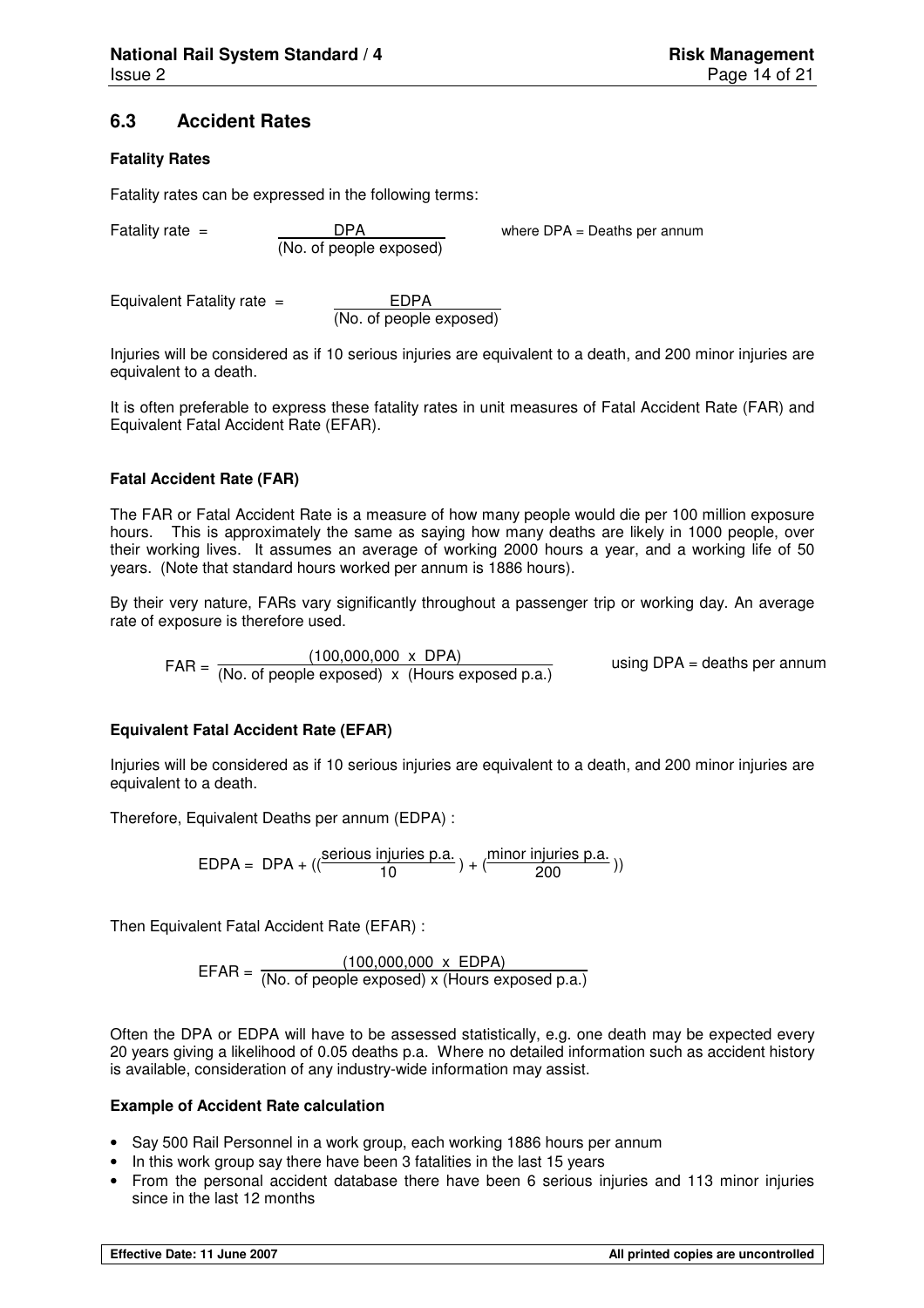$$ 

which =  $0.2$  in 500 which = 1 in 2,500 which is less than 1 in 1,000 so it is below the Upper Bound (refer 6.4 & 6.5).

| <b>FAR</b>  | $=$ | $(100,000,000 \times 0.2)$<br>(500 x 1886)     | $=$                  | 21.2         | which is less than 50 (refer $6.5$ ).                                                       |
|-------------|-----|------------------------------------------------|----------------------|--------------|---------------------------------------------------------------------------------------------|
| $EDPA =$    |     | $0.2 + \frac{6}{10} + \frac{113}{200}$         | $\alpha_{\rm c} = 0$ | 1.365 in 500 |                                                                                             |
|             |     |                                                |                      |              | which = 1 in 366 which is greater than 1 in 400 so it is above the Upper Bound (6.4 & 6.5). |
| <b>EFAR</b> | $=$ | $(100,000,000 \times 1.365) =$<br>(500 x 1886) |                      | 145          | which is greater than 125 $(6.5)$ .                                                         |

Therefore the FAR is ALARP (or tolerable), using the table of upper and lower bounds in section 6.4 & 6.5 below. The EFAR is intolerable (risk cannot be justified) and therefore action is required to reduce the risk to ALARP.

#### **6.4 Upper and Lower Bounds for Risk**

The upper and lower bounds for risk in each Organisation relate to an individual's exposure, i.e. how likely is one individual to die in one year.

This is equivalent to (the total number of deaths per annum) divided by the (number of people in the exposed population).

The upper and lower bounds for risk in each Organisation are given in the table below :

|                            | Deaths per annum   |                | Equivalent Deaths per annum |              |  |  |
|----------------------------|--------------------|----------------|-----------------------------|--------------|--|--|
|                            | <b>Upper Bound</b> | Lower Bound    | <b>Upper Bound</b>          | Lower Bound  |  |  |
| Rail Personnel             | 1 in 1 000         | 1 in 1 000 000 | 1 in 400                    | 1 in 400 000 |  |  |
| Passengers and<br>Public # | 1 in 10 000        | 1 in 1 000 000 | 1 in 4 000                  | 1 in 400 000 |  |  |

\*Source: LTSA, 9/8/99

# Excludes illegal acts

Risk above the upper bound is Intolerable, and must be dealt with immediately including temporarily creating an activity until improvements can be made.

Risk within the upper and lower bounds is Tolerable, but should be "Reduced At Reasonable Cost" (ALARP). These risks should be subject to cost/benefit calculations to determine the value of undertaking risk mitigation steps. Fatalities and serious injuries are costed using statistical value of avoided deaths and injuries criteria based on "willingness to pay" research.

Risk less than the lower bound is considered Acceptable.

This is illustrated with reference to the ALARP triangle in the diagram on the following page (section 6.5).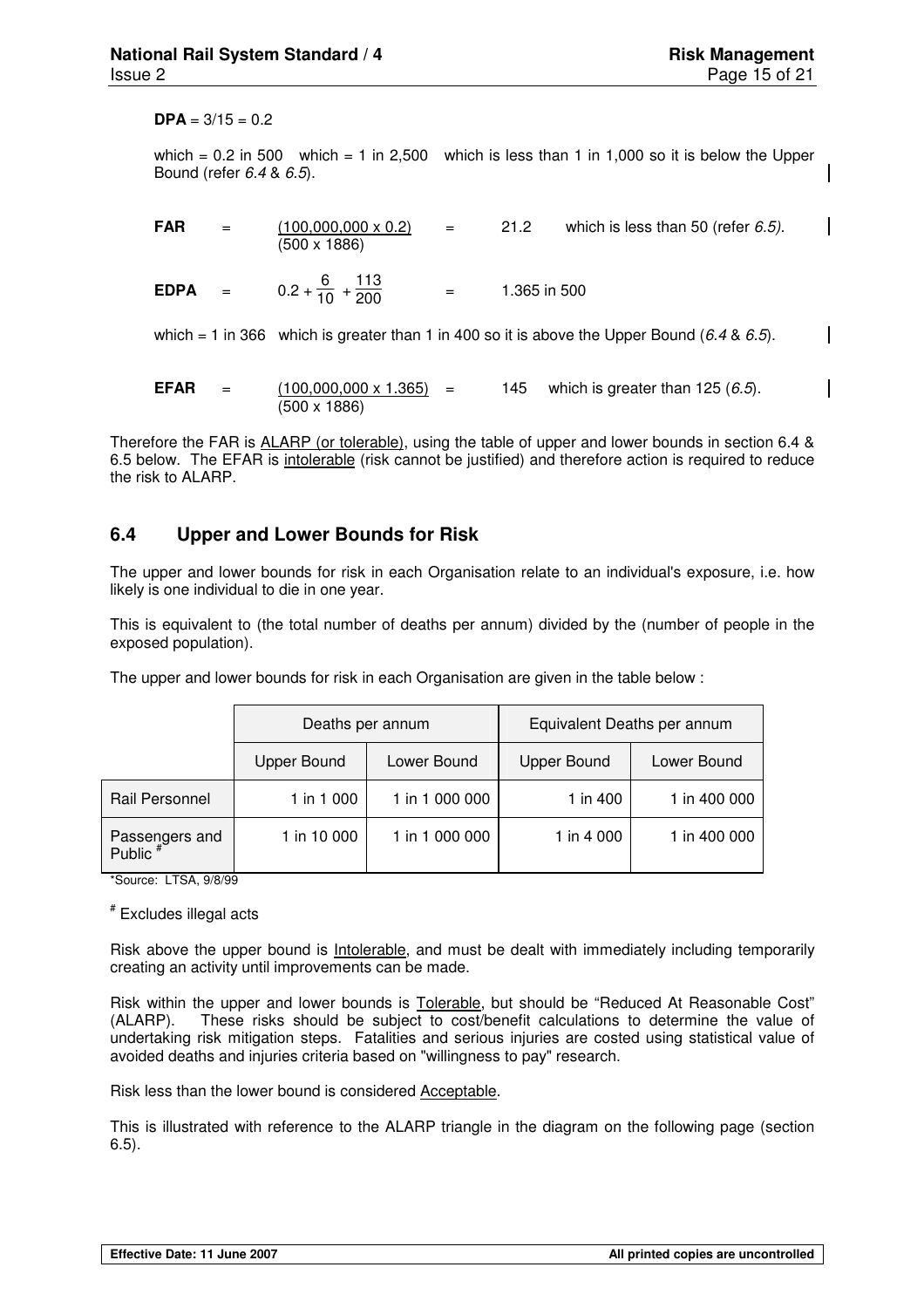### **6.5 ALARP Criteria**

|                                                                                              |                                                                                                                                      | <b>Accident Rate Thresholds</b> |                                                |      |             |                |              |                |             |
|----------------------------------------------------------------------------------------------|--------------------------------------------------------------------------------------------------------------------------------------|---------------------------------|------------------------------------------------|------|-------------|----------------|--------------|----------------|-------------|
|                                                                                              | <b>ALARP Triangle</b>                                                                                                                |                                 | <b>Public and Passengers</b><br>Rail Personnel |      |             |                |              |                |             |
|                                                                                              |                                                                                                                                      |                                 | EDPA *                                         | FAR  | <b>EFAR</b> | DPA *          | EDPA *       | FAR            | <b>EFAR</b> |
| Intolerable region                                                                           | Risk cannot be<br>justified except in<br>extraordinary<br>circumstances                                                              |                                 |                                                |      |             |                |              |                |             |
| <b>ALARP</b> or Tolerable<br>Region                                                          | Tolerable only if risk<br>reduction is<br>impractical or if its<br>cost is grossly<br>disproportionate to the<br>improvement gained. | 1 in 1,000                      | 1 in 400                                       | 50   | 125         | 1 in 10,000    | 1 in 4,000   | 20             | 50          |
| (risk is undertaken<br>only if a benefit is<br>desired)                                      | Tolerable if cost of<br>reduction would<br>exceed the<br>improvement gained                                                          | 1 in 100,000                    | 1 in 40,000                                    | 0.5  | 1.25        | 1 in 100,000   | 1 in 40,000  | $\overline{c}$ | 5           |
| Broadly acceptable<br>region<br>(No need for detailed<br>working to<br>demonstrate<br>ALARP) | Necessary to maintain<br>assurance that risk<br>remains at this level                                                                | 1 in 1,000,000                  | 1 in 400,000                                   | 0.05 | 0.125       | 1 in 1,000,000 | 1 in 400,000 | 0.2            | 0.3         |
|                                                                                              | Negligible risk                                                                                                                      |                                 |                                                |      |             |                |              |                |             |

\* Source - LTSA, 1999

Note that:

- EFAR = FAR  $x 2.5$  (Calculated from table in section 8.1)
- FAR and EFAR's have been calculated on the basis of 2,000 exposure hours per annum for Rail Personnel
- FAR and EFAR's have been calculated on the basis of 250days at 2 hours per day, or 500 hours per annum for public and passengers.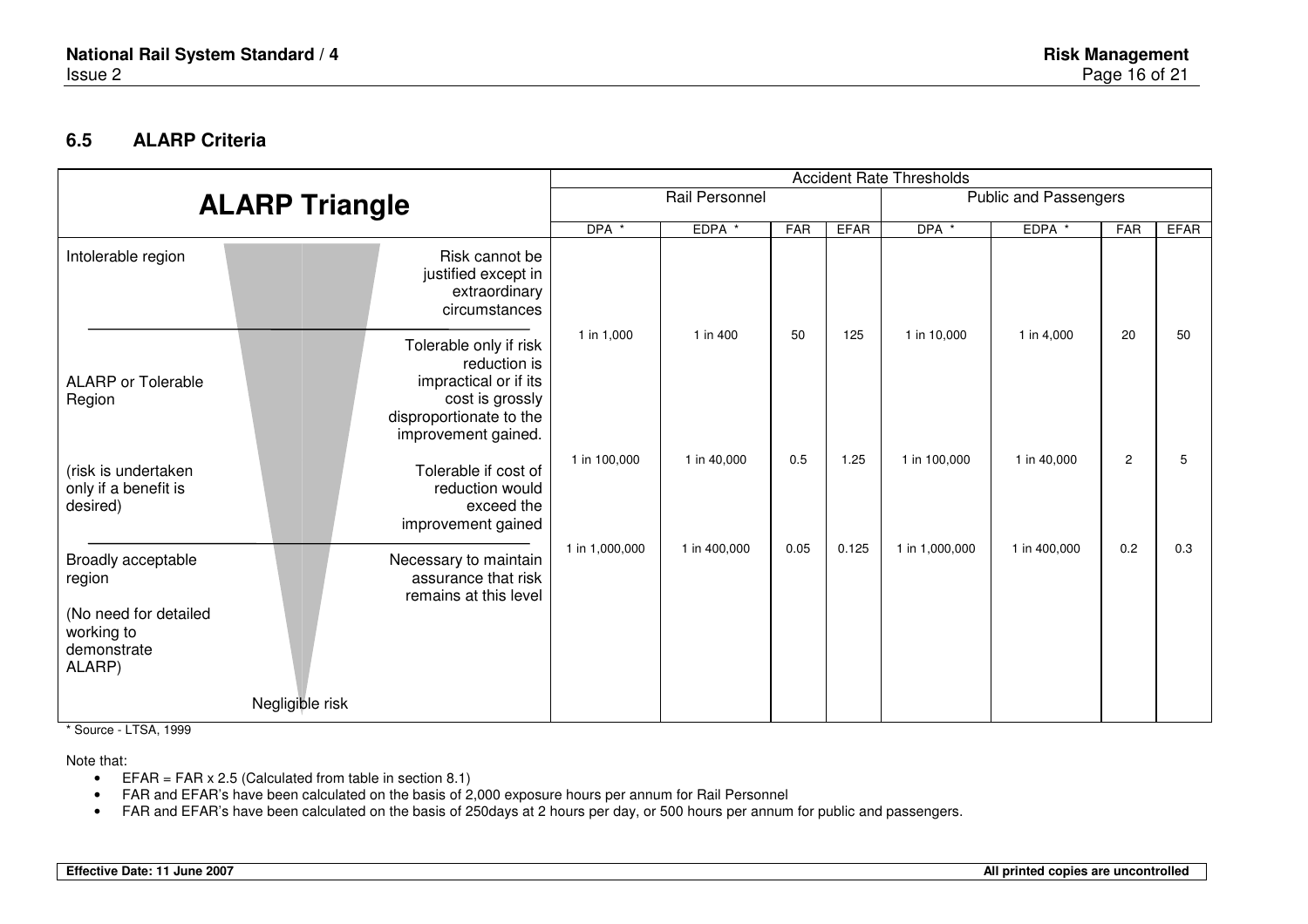## **6.6 Cost-Benefit of Risk Reduction**

Costs and benefits should be calculated over an appropriate timespan, on the basis of discounted cashflow.

Cost-Benefit Ratio = Net Present Value of Benefits Net Present Value of Costs

Benefits = value of avoided injuries  $+$  damage avoided  $+$  other benefits. Costs should be shared by those who benefit from reduction of the risk.

#### **6.7 Value of Avoided Deaths and Injuries**

As a guide the value of avoided deaths and injuries can be taken as:

| <b>Injury</b>  | Value       |  |  |  |  |
|----------------|-------------|--|--|--|--|
| Fatality       | \$3,100,000 |  |  |  |  |
| Serious injury | \$330,000   |  |  |  |  |
| Minor injury   | \$18,000    |  |  |  |  |

(Values based on Land Transport NZ figures as at Feb 2007 for a cost per event for a push cyclist (Movement category – "All Movements") in a 100km/h road area. Actual values for various road usage categories can also be obtained from the Land transport Web site http://www.landtransport.govt.nz/funding/economic-evaluation-manual/eem1.pdf .)

## **7 PROCESS FOR MANAGING CHANGE**

The following must be done when a change is proposed. Further details are provided in the appropriate sections of this manual.

#### A change is planned  $\downarrow$

Decide on the type of change. For your organisation/business unit, complete all the documentation necessary for the change after referencing the requirements or section 9 Change Procedure Documentation. Much of this information may already be completed and available in standard form already ↓

Where documents recording the change are deemed necessary, the Change Documents must be signed by the person responsible for the change  $\overline{\phantom{a}}$ 

Ensure the change is recorded in your organisation's management system

Complete a Risk Screening if it is required  $\overline{\phantom{a}}$ 

Do Risk Assessment using an appropriate method if it is required

#### If a potential risk is identified

J

Potential risk identified

 $\downarrow$ Complete a Risk Screening if it is required

 $\overline{\phantom{a}}$ Do Risk Assessment using an appropriate method if it is required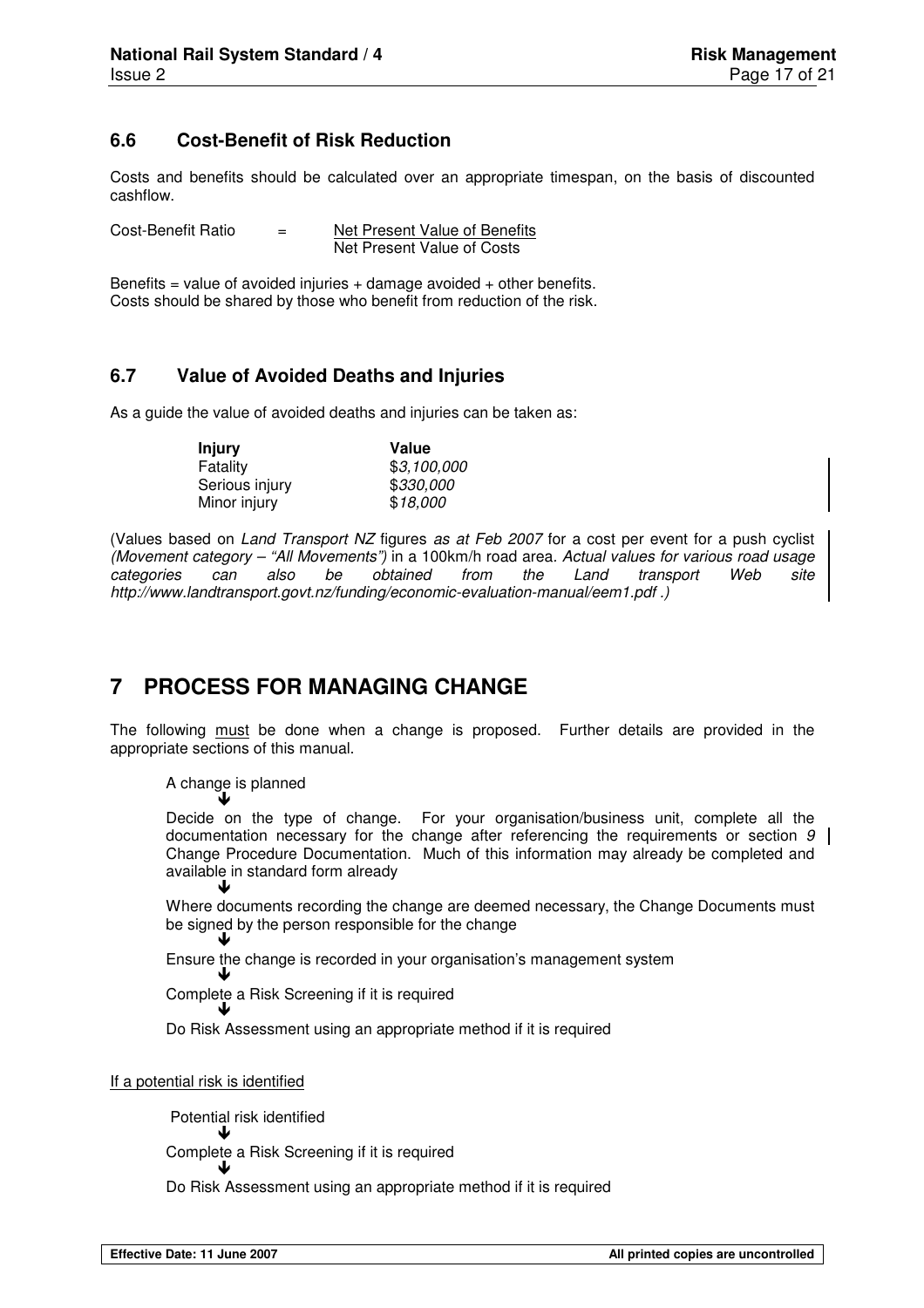## **8 DOCUMENTATION**

#### **8.1 Key Points**

- 1. Risk, and any change to the risk, must be assessed and documented
- 2. Those responsible for planning and doing this for each process, procedure, project or modification need to be identified
- 3. Details of Risk Assessments undertaken must be included in documentation required prior to the sign-off and approval to proceed with any change
- 4. Appropriate documentation must be placed on file or retained in electronic format. [cf 4.2, 5.4, below]

Criteria for risk documentation :

- Should not replicate work already being done
- Should not create paperwork without adding value
- The completion of a risk assessment documentation is not the end of the process. All organisations, managers and rail personnel have an ongoing responsibility to manage identified risks.

#### **8.2 Records Required**

Some record of all risks and hazards identified within the Organisation is required. There is no immediate requirement to analyse or document current risks if no changes are proposed. They must however be evaluated before any changes are approved.

The choice of format for the records is to be decided by each Manager. The data required in the record is outlined in the Change Procedure Documentation.

#### **8.3 Record-keeping**

Each organisation must have a management system that captures risk screening, risk assessment and change procedure assessment undertaken in its area of control..

Each organisation must decide what risk information needs to be kept, and for how many years it must be kept. As a minimum records should be kept for seven years (with documentation detailing significant change held permanently on file). This information must be traceable back to the decisions and risks it is associated with.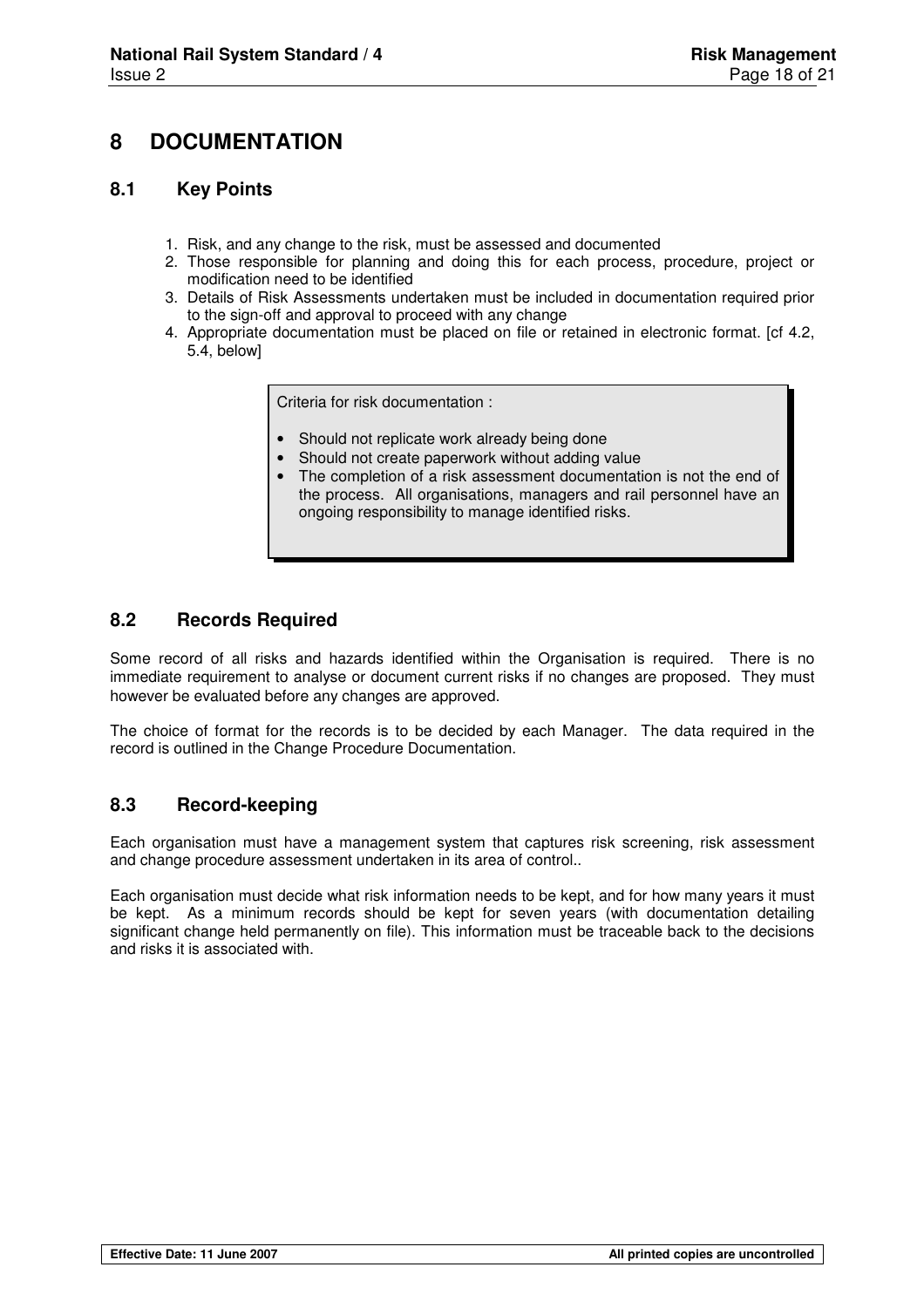## **9 CHANGE PROCEDURE DOCUMENTATION**

#### **9.1 Format**

The Change Procedure does not use a defined "Form". It is information kept in some appropriate format.

The details below identify information, which must be documented in some way when a change is proposed. The Manager of each area is responsible for deciding on the most appropriate way for this information to be recorded. This will enable existing data formats and information to be used, without the need to alter them.

This collection of information, in the format determined by each Manager, is generically referred to as the "Change Documents".

#### **9.2 Usage**

Change Documents should be used whenever a change is proposed. They must be completed by the Manager or someone delegated by them.

#### **9.3 Types of Change**

The types of change are categorised into the following groups:

- Organisational
- Operating Procedure
- Rule Book
- Timetable
- Engineering Design and Standards
- Project
- Asset Purchase
- Contract

These changes can either be a change from the status quo, or a new/amended project or arrangement.

Other categories can be added if required. The areas covered include reorganisation, reengineering, and the interface between contractors and Rail Personnel.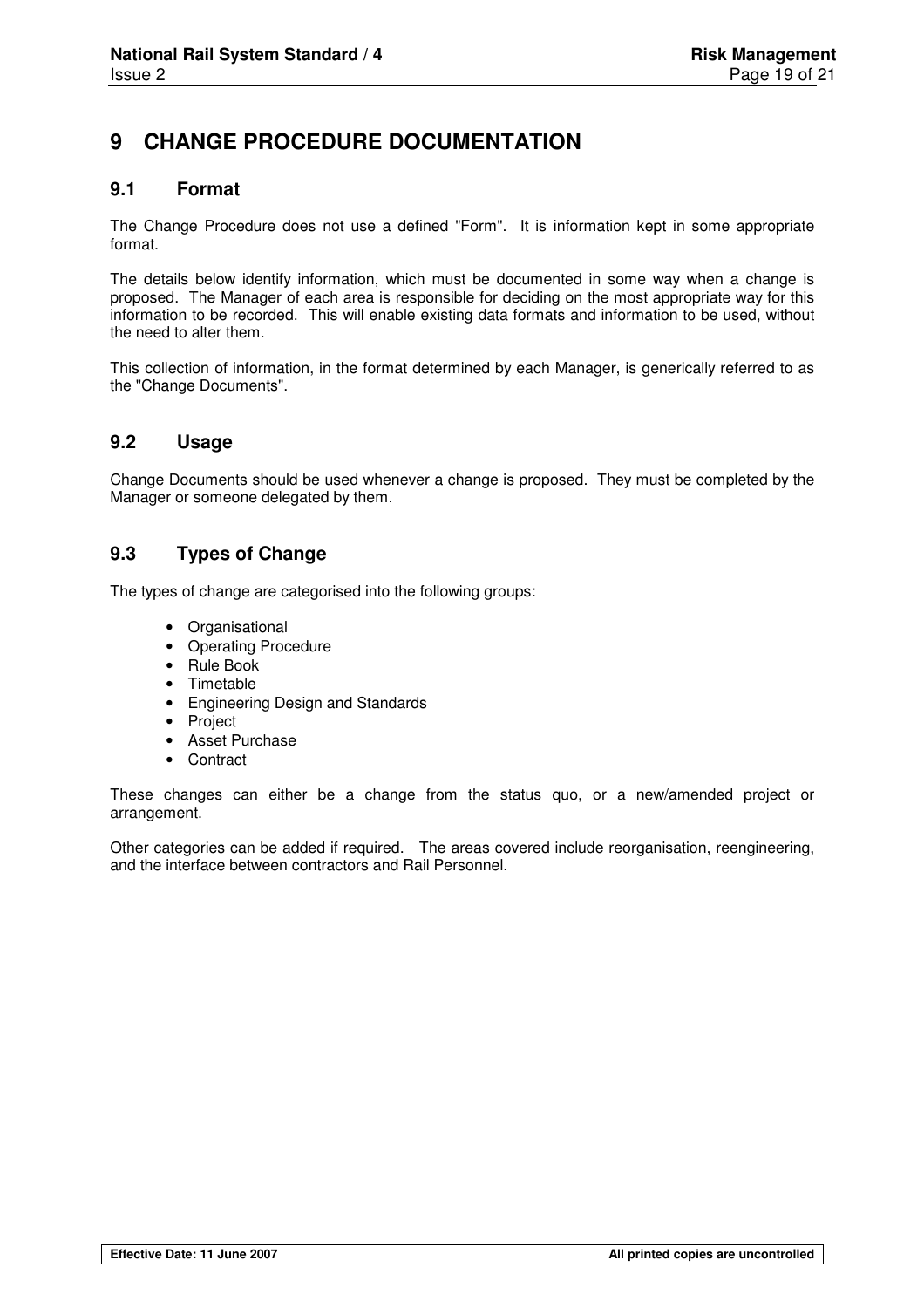### **9.4 Information required**

This information must be provided in the Change Documents.

- Brief Description of the change.
- Rail Personnel Responsible for signing off the change their position and name. This person will naturally need the appropriate authority and competence necessary to be responsible for the change.

Where specified the change must be signed off by the appropriate Technical Committee.

• Initial risk screening: Provides an initial screen of the risks/ impacts associated with the change. Should the responsible manager consider no further action is required at this point, this should be documented and the reasons provided.

The following additional information should be provided if the initial risk screening determines further assessment, monitoring and/or review is required.

- Task Checklist gives the checkpoints where the change should be monitored. Necessary tasks for implementing the change, risk associated with the change, Risk Screening, Risk Assessments required to be done, contacts with other organisation areas, other Business Units affected and their input on the effect of the change, responsibilities to be assigned, documentation requirement to be met. The dates these tasks will be completed by, and who is responsible for their completion must be recorded.
- Documentation defines where any documentation produced in the above Task Checklist can be located. Eg. - filename or file reference. This will provide a "paper trail" that can easily be audited. Any related documentation should also be clearly referenced - eg. Workplace Safety Plans, Hazard Summary Plans.
- Review Period for any changes which need to have a review completed of the effects at various intervals. Define the date of the review, where it will be documented, and who is responsible for completing it.